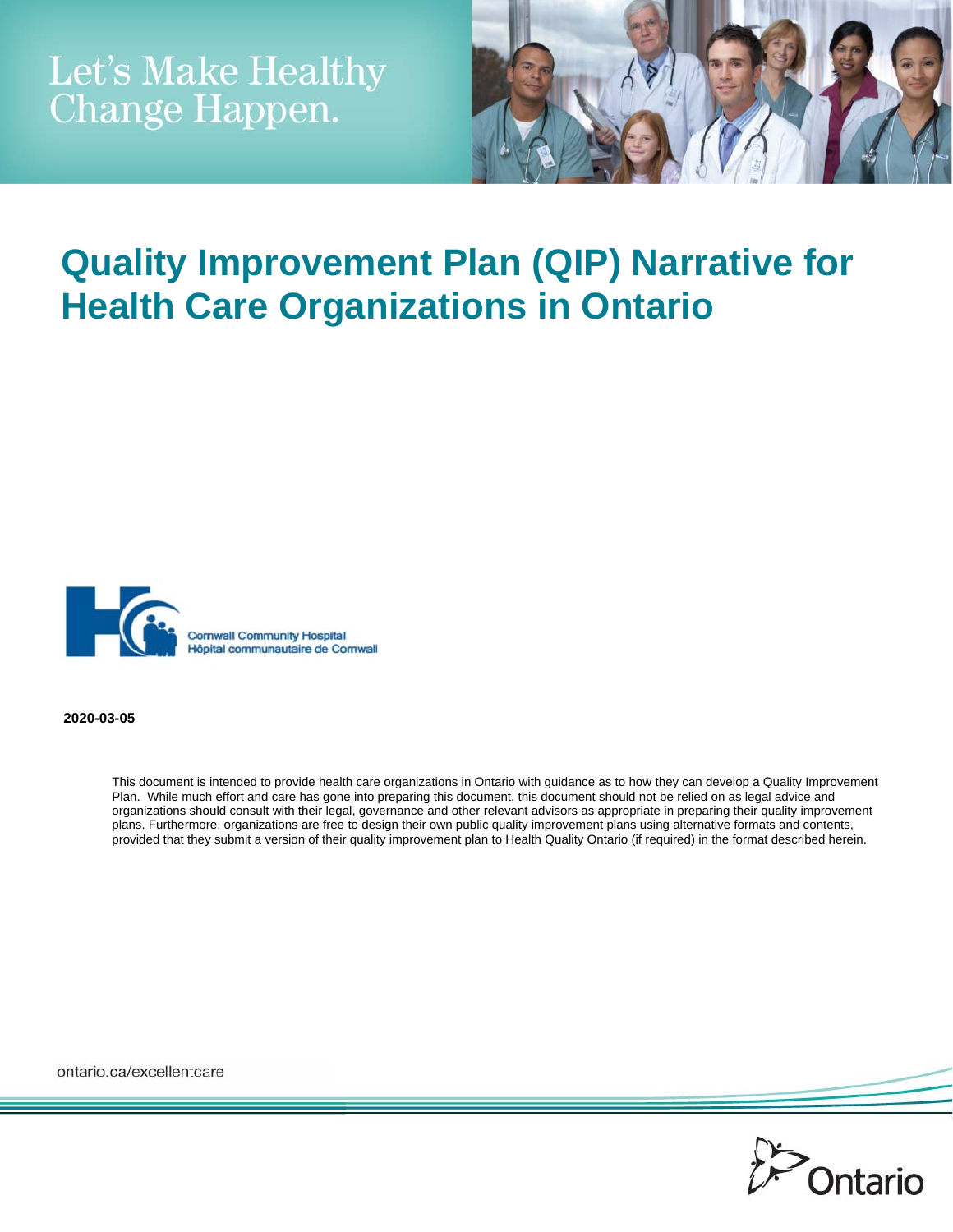#### **Overview**

Cornwall Community Hospital is dedicated to the delivery of exceptional care and to continually enhancing the quality and safety of care in an environment that reduces risk for patients and staff. 2020 marks the final year of our five-year strategic planning cycle. The plan's vision of "Exceptional Care. Always." includes a strong focus on ensuring the organization's sustainability in light of ongoing fiscal challenges in acute care. We are committed to and accountable for providing care and services to our patients and families that reflect our four strategic pillars namely:

- 1. Partnering for patient safety and quality outcomes: We will partner with experts and our peers.
- 2. Patient inspired care: We will ensure the delivery of patient inspired care.
- 3. Our team, our strength: We will continue to develop and promote our team.
- 4. Operational excellence through innovation: We will reinforce our commitment to solid operational and financial performance

The 2020-21 Quality Improvement Plan will continue to build on some of the initiatives from the previous year's plan to further enhance the quality and safety of care delivered; focusing on transitions of care by ensuring timely, meaningful discharge information, and reducing likelihood of hallway medicine by improving access to inpatient beds. Our focus was and continues to be to improve wait times in the Emergency Department. Indirectly, the improvements chosen are intended to improve the patient, family and caregivers' experience along their continuum of care.

Cornwall Community Hospital serves a community that has some unique challenges. According to Cancer Care Ontario's report titled Cancer Risk Factors Atlas of Ontario (2017), there is a higher propensity for someone residing in Cornwall to have cancer for the following reasons: (1) the consumption of alcohol by males exceed cancer prevention recommendations (2) females in parts of Cornwall consume less vegetables and fruit and lastly (3) females have increased sedentary behavior and also have higher incidences of smoking.

The community that is served by Cornwall Community Hospital has a population of approximately 110,000 and includes the Akwesasne First Nations Community. Cornwall is among the 20% most deprived areas in Ontario; 47% of the population has post-secondary education and 14.5% are living below the low-income cut-off. Within the Champlain Local Health Integration Network, the Cornwall area is noted to have the highest rate of Chronic Obstructive Pulmonary Disease (COPD), the second highest stroke rate and a very high diabetes rate especially amongst the Indigenous population. Cornwall's population has a higher percentage of seniors residing in the area; 23.2% of the population is 65 years and older compared to the province at 16.7%. According to the 2016 Statistics Canada report, 41.7% of the residents of Cornwall speak both English and French.

Cornwall Community Hospital has a partial designation under the French Language Services Act; as such services provided to our community are provided in both official languages. There has also been a significant commitment to establishing a culturally competent health care environment for the Akwesasne First Nations Community. Last year, approximately 15% of the staff participated in indigenous cultural awareness training and we are actively working to increase that percentage this fiscal year. This has become part of our mandatory training expectations and all new staff receive this during their onboarding period.

Over the past year, many of the dedicated physicians retired and it continues to be a challenge to recruit some medical specialists most notably psychiatrists. This challenge is not unique to Cornwall as there is a significant shortage of psychiatrists across Ontario. It should also be noted that access to primary care in the community is challenging; Cornwall is identified by the Ministry of Health as being an "area of high physician need". This impacts access to care, for example there are times when establishing safe discharge plans for patients becomes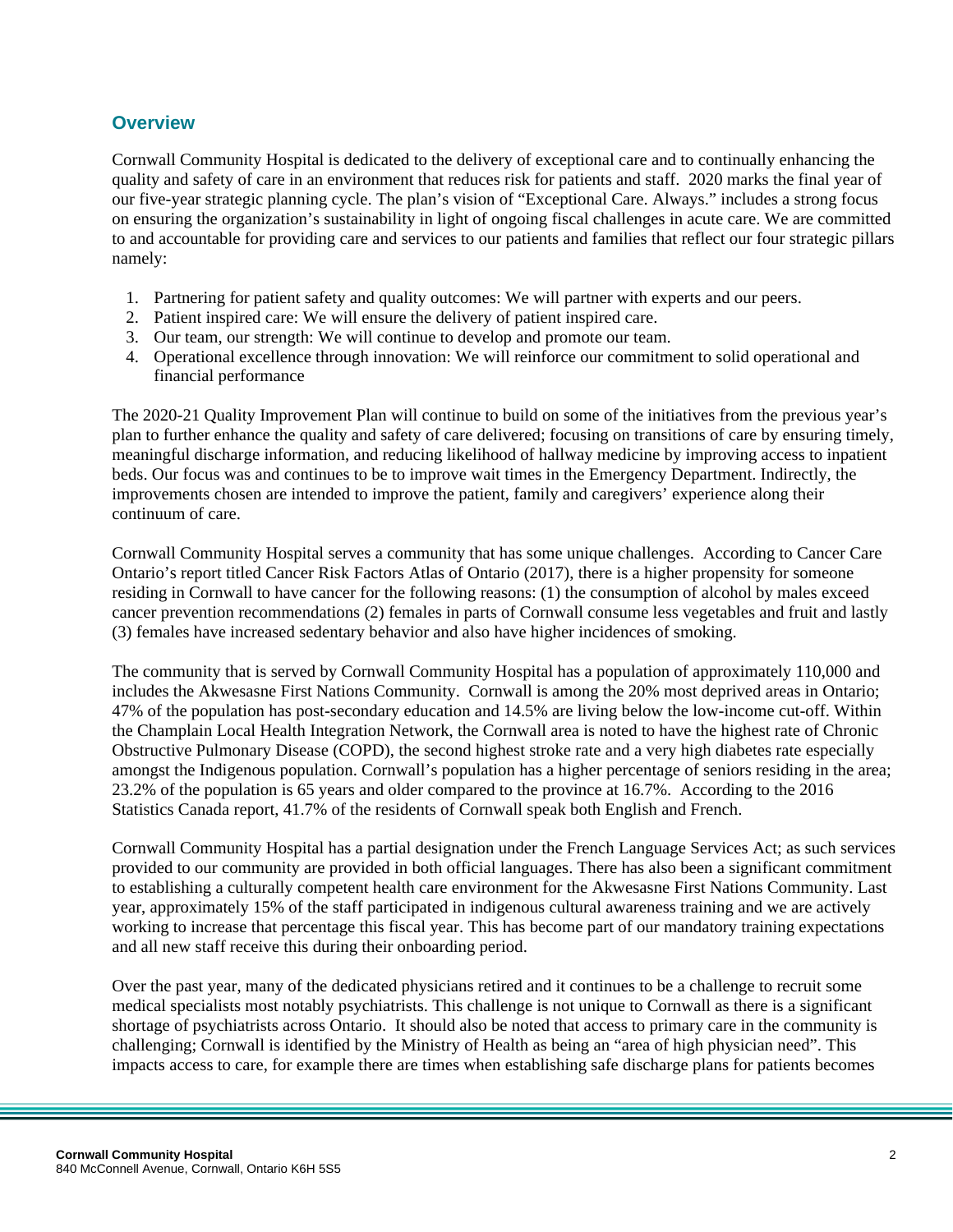challenging because a majority of patients are unlikely to have access to their primary care physicians within seven (7) days of discharge (as is suggested for many patients with specific chronic illnesses).

Our selection of key performance indicators has been informed by these environmental factors. In order to support the 2020-2021 Quality Improvement Plan, Cornwall Community Hospital will strive to further improve the capacity of the organization's quality agenda by focusing on the indicators below. These are priority (P) or mandatory (M) indicators as defined by Health Quality Ontario.

- 1. Number of inpatients receiving care in unconventional spaces (P)
- 2. Time to inpatient bed (M)
- 3. Patient experience regarding information received at discharge (P)
- 4. Discharge summaries sent from the hospital to primary care provider within 48 hours of discharge (P)
- 5. Number of violence incidents (M)
- 6. Medication reconciliation at discharge (P)
- 7. Repeat emergency visits for mental health (P)

#### **Describe your organization's greatest QI achievement from the past year**

Over the past year, the focus for Cornwall Community Hospital remains improving the patient experience by focusing on the following major corporate initiatives:

1. Reduce length of stay for inpatients

An innovative approach was used to assist in reducing inpatient length of stay including process improvements, resource adjustments and the use of business analytics.

The four pillars of the project are:

- Analytics, understanding the problem we looked at 2 years of length of stay data and compared with our peers. The team considered input from a variety of stakeholders to determine where the issues were, what the targets should be and how to achieve them. The issue was broken into smaller parts and by service (hospitalist, surgeon, intensivists, etc.).
- Optimization of Abstracting and Coding using coding software, 3terra, charts are further reviewed for missed opportunities. Weight and expected length of stay (ELOS) recovery targets were set at 3% (achieved for 2018). We improved coding turnaround time to 32-35 days (target 21 days) from 60-0 days, coder education, and outlier case analysis.
- Optimization of physician documentation implemented standardized structured discharge templates to facilitate better data capture for coding. This included providing physician education.
- Application of Knowledge using predicative modeling, we applied what was learned to our orthopedic surgical cases. We reviewed the assumed precursors for length of stay (LOS); anesthetist involved, time of day of a case, length of time in recovery, physiotherapy availability and learned that early mobilization was the strongest predictor for shortened length of stay. As a result, we adjusted our physiotherapy hours, optimized our orthopedic PowerPlans (order sets) to enhance early mobilization and provided education to physicians and nurses to improve understanding.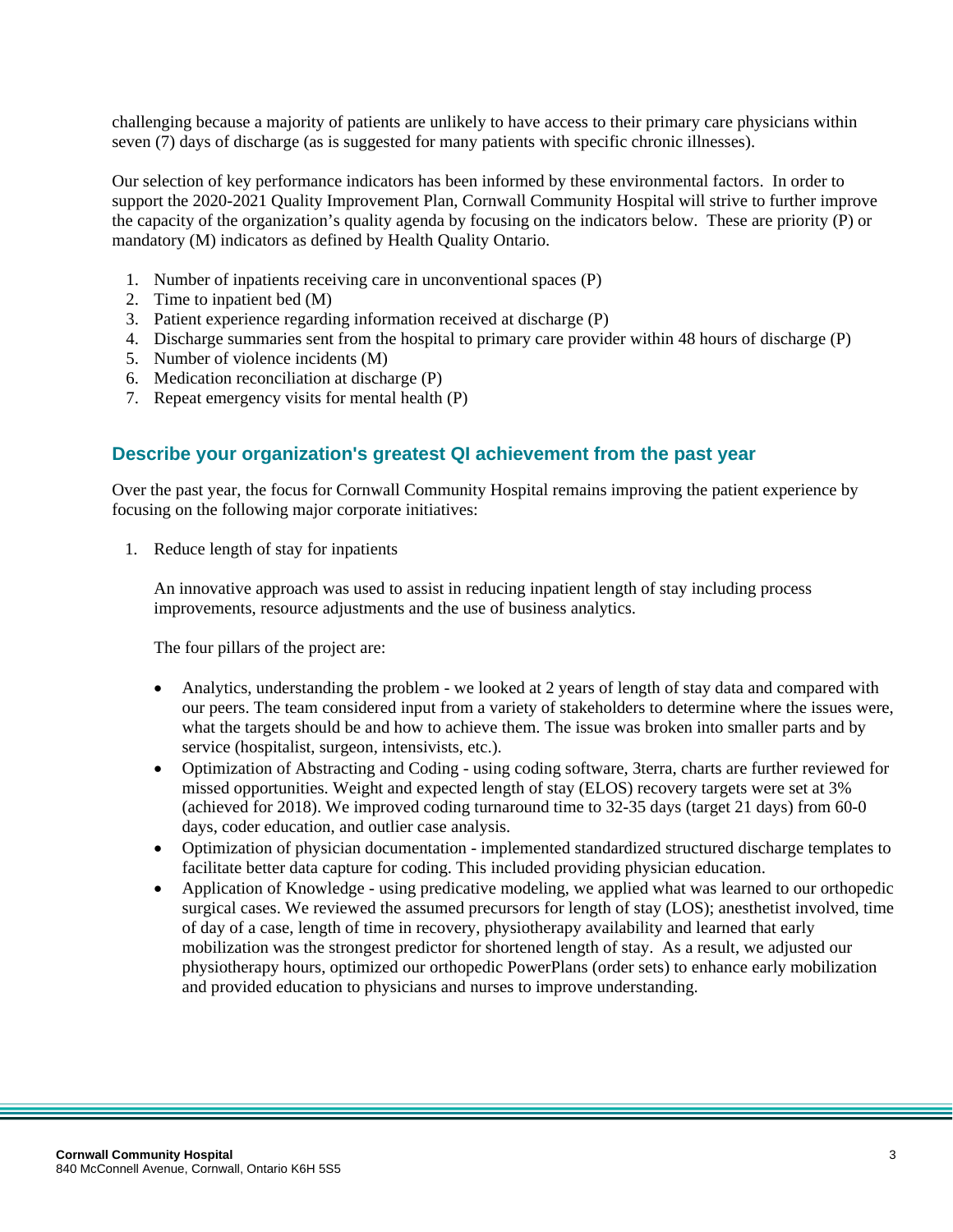

2. Improve emergency room length of stay for admitted patients

Ensuring that patient flow is done as quickly as possible, minimizing the time that an inpatient bed is empty between patients has been a priority. Improving turnaround time from leaving the Emergency Room to transfer to inpatient bed has been achieved using a variety of process improvements:

- Housekeeping hours of coverage aligned with peak discharge periods to ensure that beds are cleaned as soon as patient has vacated bed.
- Identify barriers that delay transfers out of the Emergency Room once bed is available.
- Discharge phones installed on medicine and surgery units to facilitate timely notification by patient and/or family member.
- Improving discharge planning so that it starts earlier and the expected date of discharge is documented and communicated to the healthcare team, patients and family.
- Increased discharge planning staff and hours of coverage to include Geriatric Emergency Management (GEM) nurse in the Emergency Room.
- Discharge Planners assigned to geographic locations to optimize continuity of care and communication with patients, family and healthcare team.
- Ensure case conferences are held for patients that are complex and include families.
- Re-education of staff and physicians on home first philosophy to include external partners and resources.
- Estimated date of discharge embedded in the electronic health record (EHR) on admission and communicated with patients and families on the bedside boards.
- Creation of the new position of Transition Nurse on medicine. The role was created to help facilitate timely discharges and improve client flow.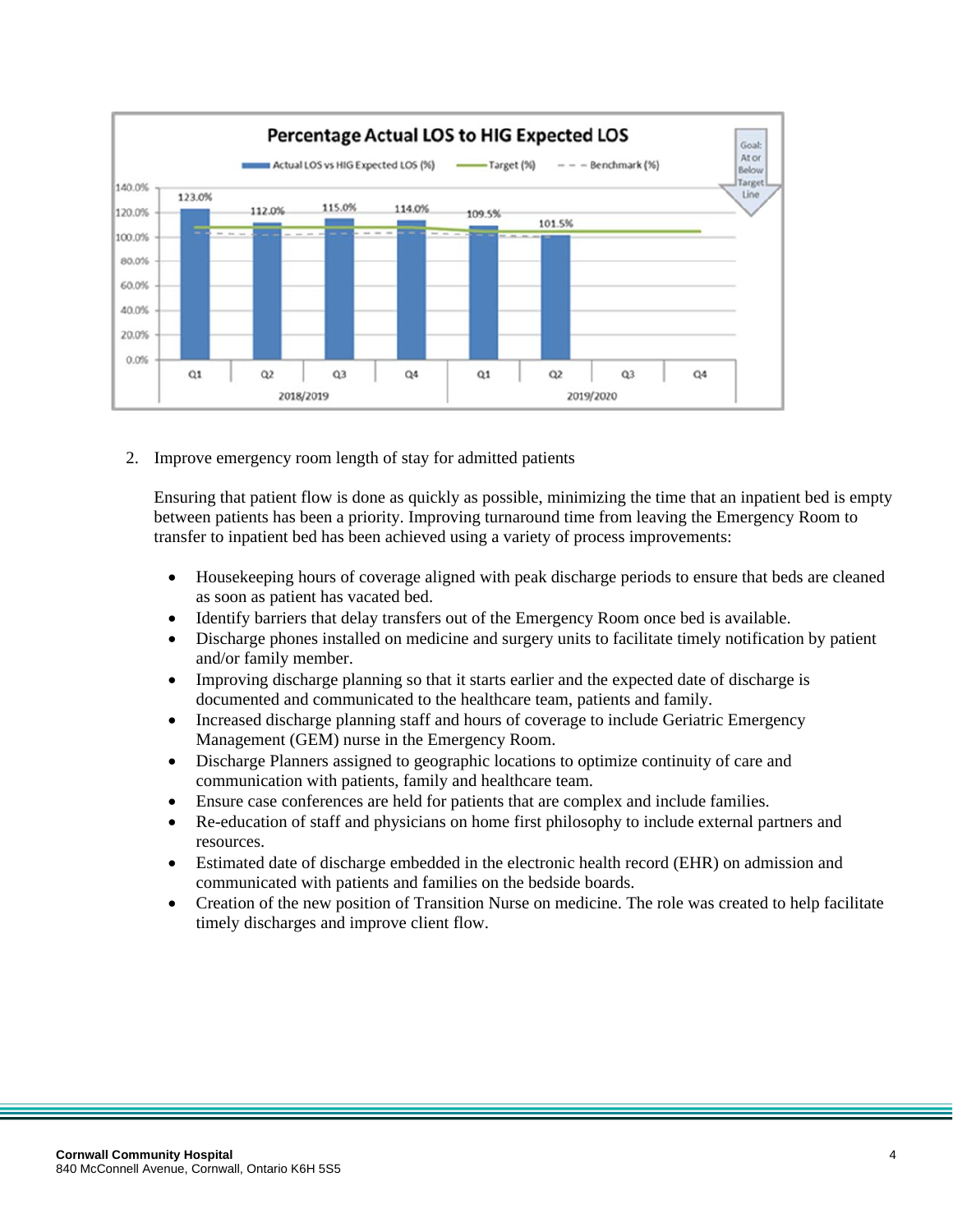

- 3. Achieve success with our Accreditation survey
	- Participated in our 4-year Accreditation survey September 23-25, 2019 and October 16, 2019, we were Accredited with Exemplary Standing under the Qmentum accreditation program.
- 4. Establish a collaborative, cross-sector approach to Infant Mental Health for the region.
	- Infant Mental Health where high risk mothers are identified and supportive therapy is initiated with the mom being at the center of the planning process.
	- Neonatal Abstinence Syndrome Program to ensure wrap-around services for women experiencing Opioid Use Disorder, who are pregnant or recently delivered.
- 5. Lead the development of an integrated care model, with multiple stakeholders, through the implementation of a Youth Wellness Hub (operating at two newly renovated sites) in our region.
	- Youth Wellness Hub, where integrated services are provided for youth  $12 25$  years to provide coordination of follow-up and responsive services preventing repeated Emergency Room visits. Partners in this project included Emergency Medical Services (EMS), Hospital, Long-Term Care (LTC), and Primary Care.
- 6. Develop the plan for the creation/implementation of a patient portal.
	- Completed a user needs assessment, a readiness assessment and a privacy impact analysis in preparation for the implementation of a patient portal 2020-2021.
	- A technical implementation plan has been developed and a steering committee established, including membership from the Patient and Caregiver Experience Advisory Council, to provide oversight.
	- Currently finalizing the broader implementation plan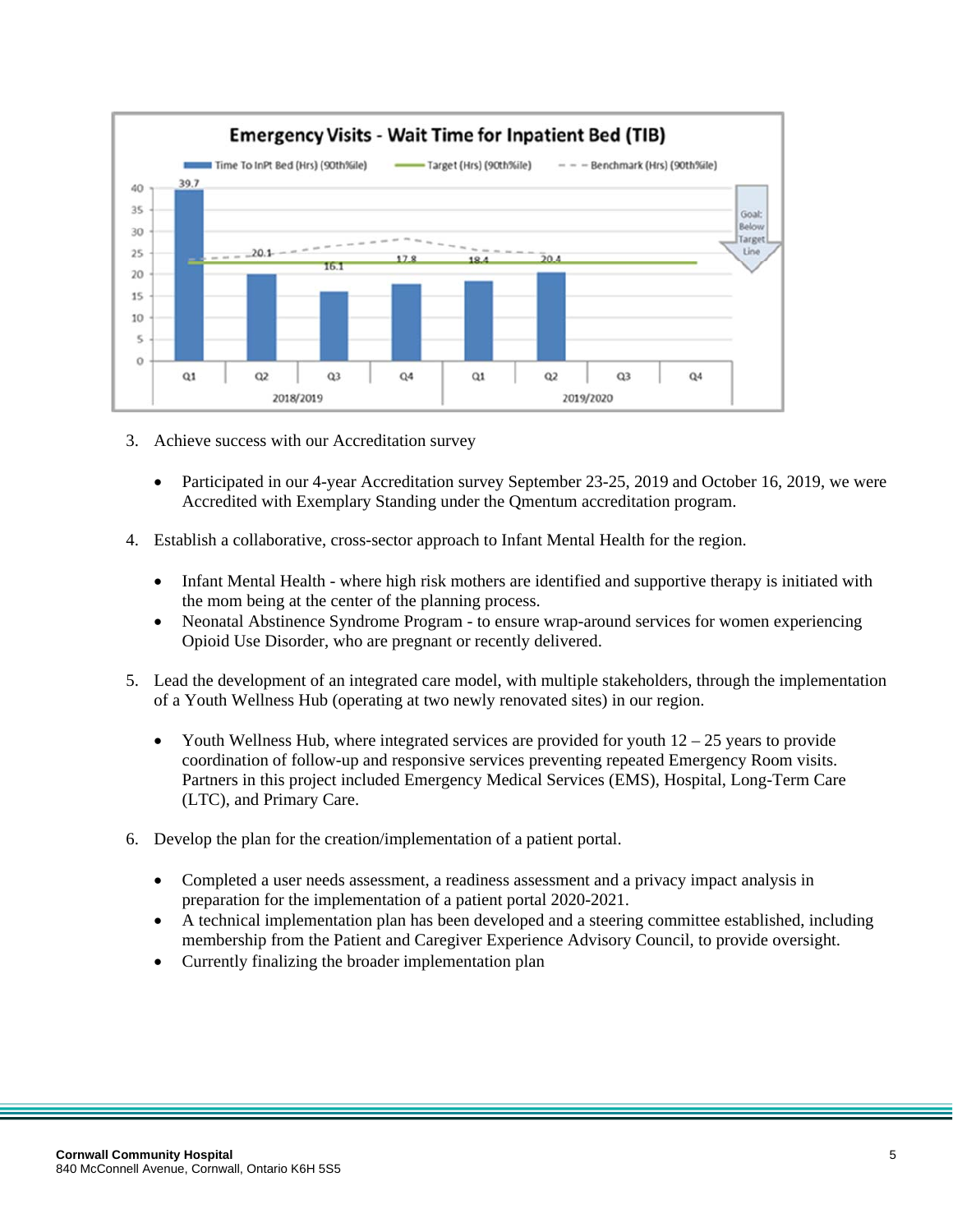### **Collaboration and integration**

Cornwall Community Hospital (CCH) is adding "Repeat Emergency visits for mental health" to this year's list of Quality Improvement Plan (QIP) indicators. CCH has a broad spectrum of Addiction and Mental Health services (ranging from Child and Youth Mental Health to Adult Mental Health, including Crisis Services for both of this sector; the Adult Mental Health Service includes counselling/therapy as well as specialty teams - Assertive Community Treatment (ACT) Team, First Episode Psychosis, and Geriatric Services. CCH's Addiction Services, includes counselling/psychotherapy, Withdrawal Management, and Residential Services.

CCH's community-based Addiction and Mental Health Services, and other community-based sectors (municipal social and housing services, police, Canadian Mental Health Association, developmental services, flexible assertive community treatment, etc.) will collaborate to address repeat Emergency Department visits. We will be working with our Emergency Department and acute Inpatient Mental Health Unit (IMHU) to improve communication, and implement a discharge planning process.

CCH is the lead organization for The Cornwall and Area Ontario Health Team (OHT), which has been designated by the Ministry as "in development". Our proposed population and geographic service area for the Cornwall and Area OHT at maturity covers the counties of Stormont and Glengarry, the city of Cornwall and Akwesasne. The total population is 89,831 (2016 Canada census - note that this does not include Akwesasne, which was not enumerated) and covers 2,286 square kilometres. This is primarily a rural area with small towns and villages, the small urban centre of the City of Cornwall, as well as Akwesasne, the second most populous First Nation community in Canada. Cornwall and area is also home to a significant number of off-reserve Indigenous people, some of our most vulnerable population in terms of the social determinants of health. Twenty-seven percent (27%) of the population is Francophone. The high rates of chronic diseases, lifestyle-related conditions, marginalization, poverty, lower education and literacy levels and material deprivation across our area are important factors in planning our OHT. We have one of the highest rates per capita of patients/clients with high needs in Champlain. We have the highest rate of patients/clients not attached to a primary care provider in Champlain. The Ministry provided data that strongly supported our boundaries and partner membership.

Our OHT is in its infancy. At this stage, we are ensuring that we develop a shared vision, and that we address important issues related to building trust and relationship, as we believe this is foundational to our future success. Our OHT Steering Committee has many partners who have a long history of working collaboratively on numerous cross-sector initiatives. In addition to those already mentioned, we worked on the cross-sector projects; Situation Table (to address situations of acutely elevated risk by triaging to services immediately thereby preempting further decompensation); Health Links; Community Safety and Wellbeing Plan; Community Mental Health Plan for Children and Youth; and bundled care funding across clinical pathways.

Over the next year, as we head towards full submission, we will be focusing on two goals: 1) increase engagement of primary care; and 2) explore digital health solutions that will work for our OHT. We are challenged with recruitment of family care providers to our community. It is hoped that, by joining forces, our collaborative will create an innovative recruitment approach. As primary care is the foundation of the OHT model, we need to address this challenge as a priority. We will work with our partners to increase access to virtual care. CCH is investing in expansion of Ontario Telemedicine Network (OTN) and Zoom technologies. We will be developing a "Digital Health Improvement Plan" to create a path forward.

Communicating health information accurately and timely plays an important role in the provision of quality care. Giving patients access to their own health information has been demonstrated as an effective means of improving communication and increasing satisfaction amongst providers and patients/caregivers alike. This coming year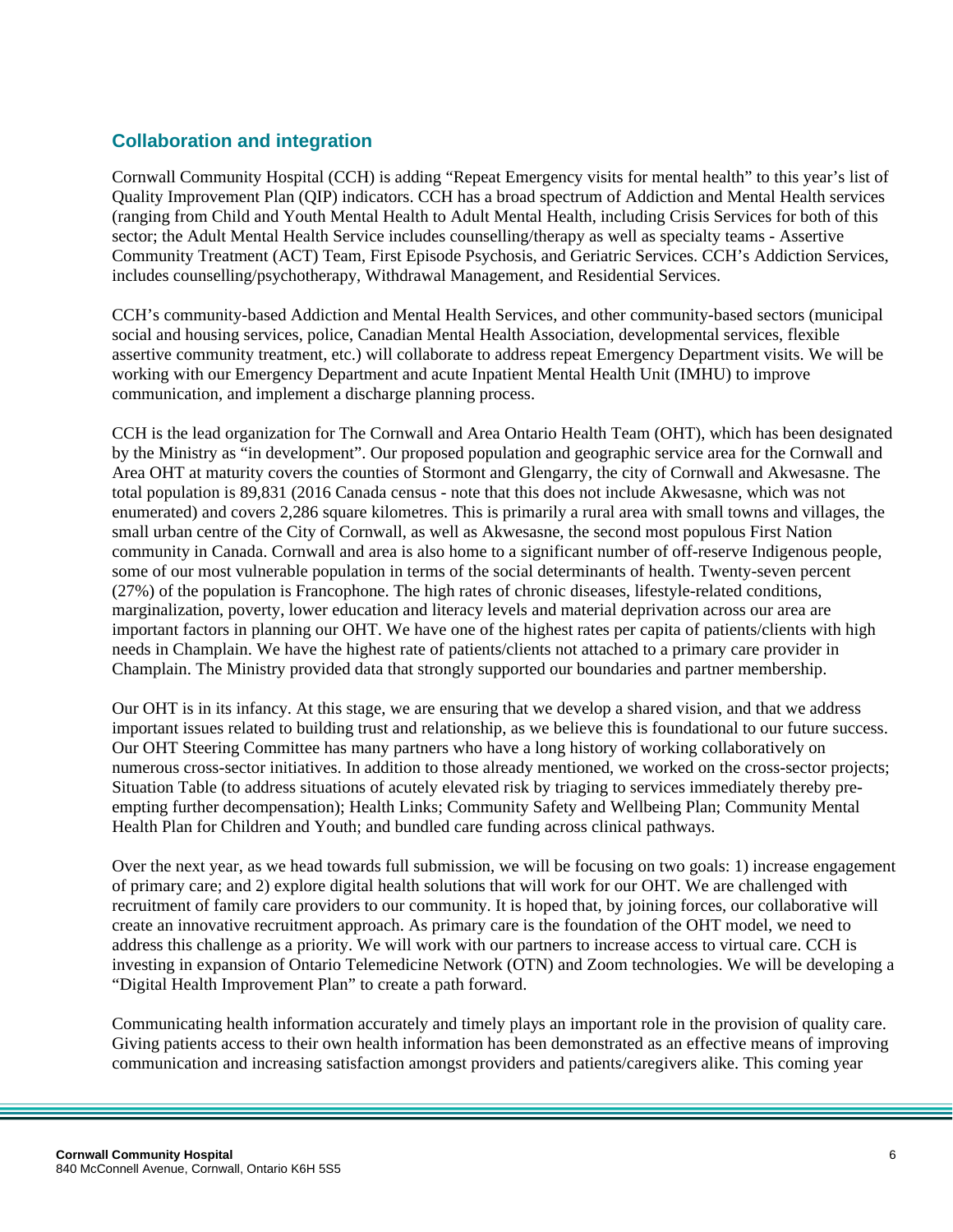CCH is implementing a patient portal to bring us towards our goal of better information sharing amongst our attributed OHT population.

Fostering a positive client and caregiver experience is a priority. Our OHT partners are open to sharing data about patient/caregiver experiences, and agree to explore the implementation of a common tool. Also, as an OHT, we recognize the importance to satisfaction that meaningfully engaging patients/caregivers in the development of our transformed system plays. Members of our OHT have successfully utilized co-design methodologies and we plan to use this experience in our development process.

In our self-assessment, we defined our priority population as those 45 years of age and older who were experiencing at least one chronic disease with an overlay of one of the following: addiction/mental illness, palliative, end-of-life, or dementia and complicating social factors (e.g., inadequate housing or transportation, isolation, financial needs, etc.). We will be further refining this target population in the coming year, as more data becomes available. With this further refinement, we may need to adjust our partners.

#### **Patient/client/resident partnering and relations**

One of Cornwall Community Hospital's strategic goals is to improve the delivery of patient inspired care. We strive to identify patient needs as this is the core of our business; measuring and improving quality; and improving transitions into and out of hospital. Throughout the year, Cornwall Community Hospital provides quarterly progress reports on the Quality Improvement Plan indicators to the Quality and Performance Monitoring Committee of the Board and the Board of Directors. The 2020-2021 Quality Improvement Plan was developed with feedback from Patient and Caregiver Experience Advisors, the Quality and Performance Monitoring Committee, the Medical Advisory Committee and the Board of Directors.

The focus has and continues to be to respond to patients and families when there is a real or perceived gap in care, coordination or communication. Our Patient Experience Specialist ensures that the voice of the patient is heard and influences planning and decision-making on issues that affect patient care, ensuring the needs and expectations of patients and their families are addressed. For a number of years now, there has been a very active Mental Health Family Advisory Council that focuses on the needs of families both in the Community Mental Health Programs as well the Inpatient Mental Health unit.

The Hospital has expanded its Patient Experience Program and regrouped advisors to form the Patient and Caregiver Experience Advisory Council. Just this year, they have provided feedback on patient education, the hospital complaint and disclosure process, and visiting hours. They participated and provided feedback on wayfinding and they are members on numerous committees (e.g. Ethics, Falls, Accessibility, Quality and Performance Monitoring Committee of the Board).

Patient and family input is collected through a variety of mechanisms including impromptu online surveys, solicited inpatient and outpatient surveys, the electronic patient incident reporting process, the Patient Experience Specialist, our physician and front-line staff's day-to-day interactions. The Canadian Institute for Health Information (CIHI) patient satisfaction survey data has been carefully analyzed to identify areas where our patients are telling us we can do better. The top three and bottom three survey performers are shared each quarter with department managers and with the Quality and Performance Monitoring Committee so they can celebrate good results and work to improve the others. Survey results continue to support the need for the hospital to remain focused on the information provided at the time of discharge. In response, the Hospital has enhanced the patient handbook to make it more user-friendly for our patient population.

# **Workplace Violence Prevention**

Workplace violence incidents in health care have highlighted the need for increased diligence in this area and a focus group, which included members of Senior Administration, was introduced in January 2015. This group has been meeting monthly to advance this important agenda. The hospital has a zero-tolerance policy to violence (or the threat of violence) against staff or physicians.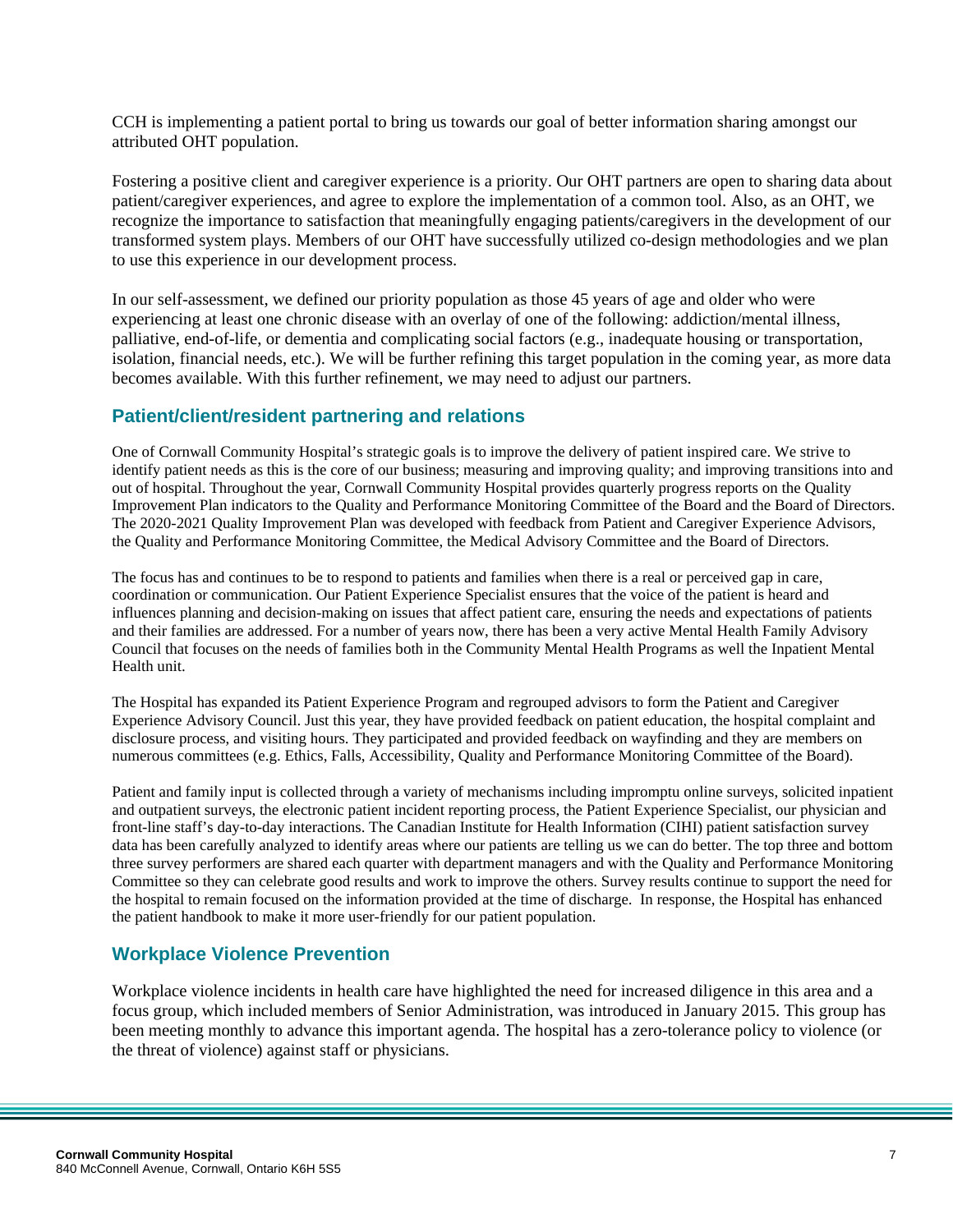This focus group was transformed into the Workplace Violence Prevention Committee with increased staff participation, and is chaired by the Chief Executive Officer. Violence in the workplace is a standing item for both the Joint Health and Safety Committee (JHSC) as well as for the Senior Administration Team.

We recently completed the Public Services Health and Safety Association Risk Assessment Tool using all four (4) targeted assessments:

- Individual Client Risk Assessment
- Flagging for Acting Out Behaviour (AOB)
- Security Gap Analysis
- Personal Safety Response System

Sub-groups of the Workplace Violence Prevention Committee have been created to develop action plans related to the findings from each tool.

In the meantime, we continue to monitor individual incidents of violence that arise; assess risk and regularly review to ensure that initiatives/improvements are implemented. The goal of keeping staff, physicians and patients safe is paramount. At all times, staff and physicians are encouraged to report concerns and offer suggestions to mitigate the potential for violence. Following one of our recent quality reviews, we had an external team come on site to assess our safety plans and the environment and provide recommendations for improvement. Feedback is routinely provided to the team to ensure closing the loop.

#### **Virtual care**

Expanding virtual care services and enabling other virtual care tools such as remote monitoring and secure messaging is a high priority for CCH. In 2018/2019, 1593 virtual visits were performed at CCH, mostly for endocrinology, hematology and mental health services.

Virtual medicine for remote monitoring and online consultations is becoming mainstream amongst healthcare professionals. Considering the high demand, and rapidly gaining popularity amongst healthcare providers and patients alike, CCH has identified establishing a comprehensive virtual care program as an operational goal for 2020-2021. Leveraging a variety of virtual care technologies, the program will bring dedicated resources and expertise to a number of services, including oncology, cardiology, and primary care; specialties that CCH patients and the community require access to. The program also aims at increasing the use of technology to allow for remote monitoring and follow up with unique patient populations, such as Chronic Obstructive Pulmonary Disease (COPD) and Congested Heart Failure (CHF) patients.

Additionally, CCH has identified implementing a comprehensive patient portal as an operating goal for 2020- 2021; the portal will allow patients virtual access for their health care information, education material and scheduled appointments. Patients will also be able to receive notifications and reminders for appointments.

#### **Executive Compensation**

Cornwall Community Hospital performance-based compensation plan for the Chief Executive Officer and the individuals reporting directly to this role are linked to achieving targets in the Quality Improvement Plan as per the *Excellent Care for All Act* (ECFAA) requirements.

The achievement of the annual targets for the Quality Improvement Plan indicators outlined below account for a total of 2% of the overall compensation for the chief executive officer and the executives below. Payments will be determined by assigning comparable weights to each indicator, and the use of a sliding scale for the percentage of target achieved.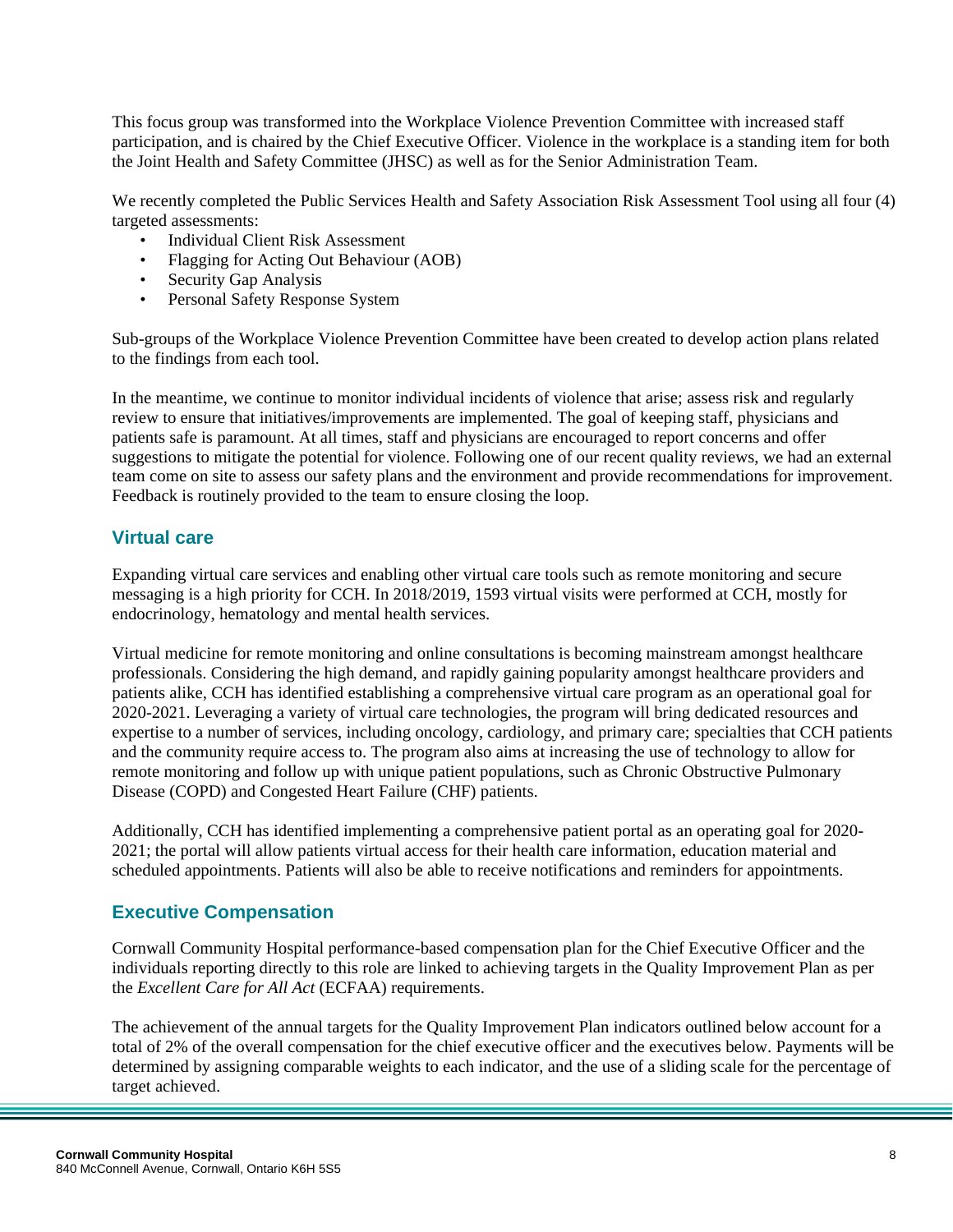- President and Chief Executive Officer
- Vice-President, Patient Services and Chief Nursing Officer
- Vice-President, Community Programs
- Chief Financial Officer
- Chief Information Officer
- Chief Privacy and Human Resources Officer
- Chief of Staff

#### **Contact Information**

Janice McCormick Director, Quality and Risk janice.mccormick@cornwallhospital.ca

# **Sign-off**

I have reviewed and approved our organization's Quality Improvement Plan

Debora M. Daigle **Michael Pescod** Michael Pescod Jeanette Despatie<br>Board Chair Michael Despatie Coulty and Performance **Chair** Chief Executive Officer Board Chair **Chair** Chair Chair Chair Chair Chair Chair Chair Chair Chair Chair Chair Chair Chief Executive Officer Monitoring Committee Chair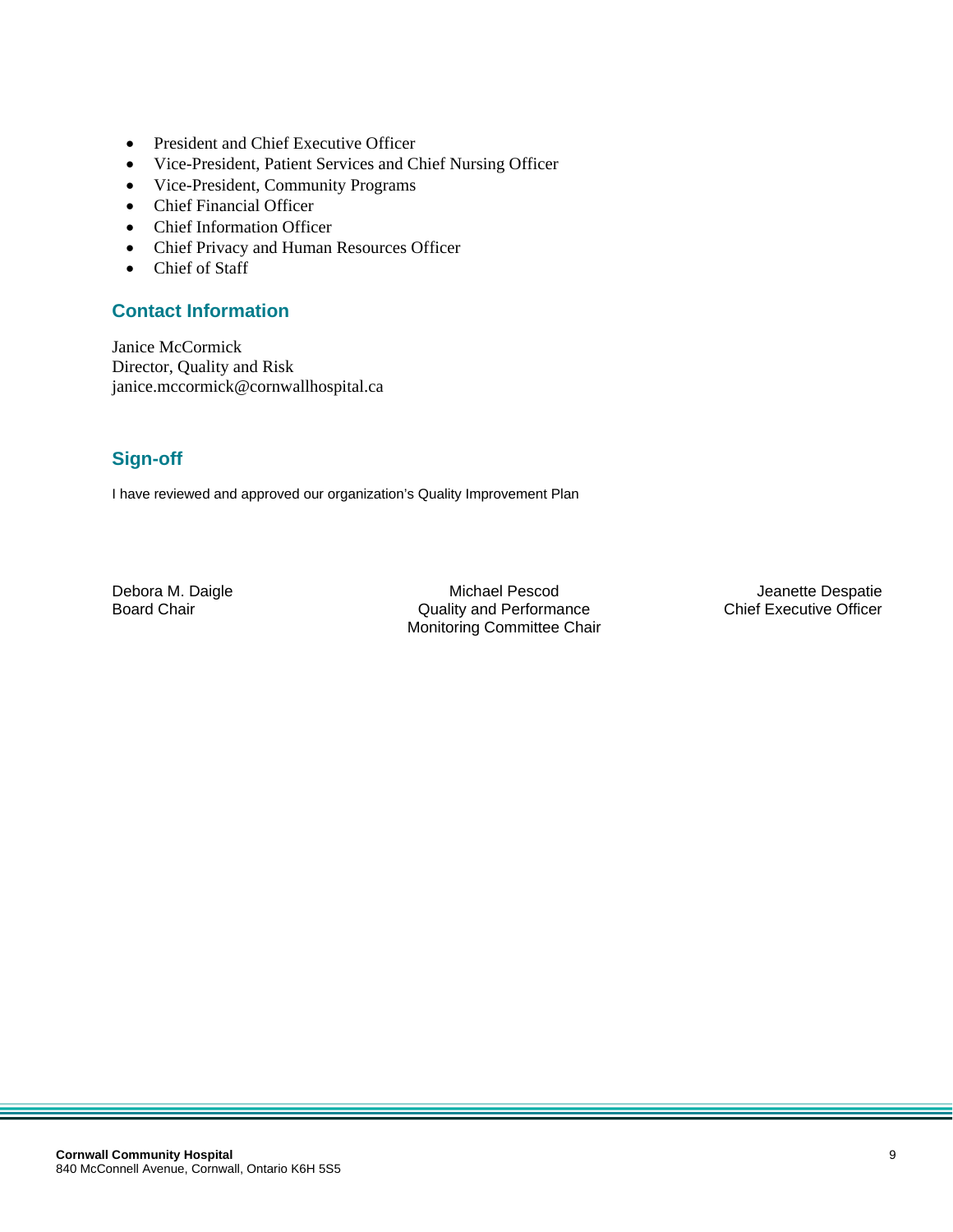# **2020/21 Quality Improvement Plan "Improvement Targets and Initiatives"**



Cornwall Community Hospital 840 McConnell Avenue, Cornwall , ON, K6H5S5

| <b>AIM</b>                                                           |               | <b>Measure</b>                                                                                                                                |  |                            |                                                               |      |                |                                                                                                                                                                                                                        |                                                                                                                                                     |                               | Change                                                                                                                                                                                                                                 |                                                                                                                                                                                                                                                                                                                       |                                                                                                                                                                                                                         |                                                                                                                                                     |                                                                                                                                                                                                                                |  |
|----------------------------------------------------------------------|---------------|-----------------------------------------------------------------------------------------------------------------------------------------------|--|----------------------------|---------------------------------------------------------------|------|----------------|------------------------------------------------------------------------------------------------------------------------------------------------------------------------------------------------------------------------|-----------------------------------------------------------------------------------------------------------------------------------------------------|-------------------------------|----------------------------------------------------------------------------------------------------------------------------------------------------------------------------------------------------------------------------------------|-----------------------------------------------------------------------------------------------------------------------------------------------------------------------------------------------------------------------------------------------------------------------------------------------------------------------|-------------------------------------------------------------------------------------------------------------------------------------------------------------------------------------------------------------------------|-----------------------------------------------------------------------------------------------------------------------------------------------------|--------------------------------------------------------------------------------------------------------------------------------------------------------------------------------------------------------------------------------|--|
|                                                                      |               |                                                                                                                                               |  | Unit $/$                   |                                                               |      | <b>Current</b> |                                                                                                                                                                                                                        | <b>Target</b>                                                                                                                                       |                               | <b>Planned improvement</b>                                                                                                                                                                                                             |                                                                                                                                                                                                                                                                                                                       |                                                                                                                                                                                                                         | <b>Target for process</b>                                                                                                                           |                                                                                                                                                                                                                                |  |
| <b>Issue</b>                                                         |               | Quality dimension Measure/Indicator Type                                                                                                      |  | Population                 | Source / Period Organization Id performance                   |      |                | <b>Target</b>                                                                                                                                                                                                          | justification                                                                                                                                       | <b>External Collaborators</b> | initiatives (Change Ideas)                                                                                                                                                                                                             | <b>Methods</b>                                                                                                                                                                                                                                                                                                        | <b>Process measures</b>                                                                                                                                                                                                 | measure                                                                                                                                             | <b>Comments</b>                                                                                                                                                                                                                |  |
|                                                                      |               |                                                                                                                                               |  |                            |                                                               |      |                |                                                                                                                                                                                                                        |                                                                                                                                                     |                               |                                                                                                                                                                                                                                        |                                                                                                                                                                                                                                                                                                                       |                                                                                                                                                                                                                         |                                                                                                                                                     |                                                                                                                                                                                                                                |  |
| Theme I: Timely and <b>Efficient</b><br><b>Efficient Transitions</b> |               | Unconventional<br>spaces                                                                                                                      |  | Count / All<br>inpatients  | Daily BCS / TBD 967*                                          |      | 0.2            | M = Mandatory (all cells must be completed) P = Priority (complete ONLY the comments cell if you are not working on this indicator) C = custom (add any other indicators you are working on)<br>1.00<br>and<br>period. | <b>Baseline target</b><br>performance<br>achieved for<br><b>FY1920. Keep</b><br>same target as<br>prior year at a<br>daily average of<br>one within |                               | 1) Continue to work with<br>the Chiefs and medical<br>teams to align Length of<br>Stay (LOS) with Expected<br>Length of Stay (ELOS)<br>targets established from<br>our HIG peer group.                                                 | Provide Chiefs and Department Managers Length of<br>Stay (LOS) reports.                                                                                                                                                                                                                                               | Length of Stay = Expected Length of Stay (ELOS) unless Overall Total =<br>variance supported by documentation.                                                                                                          | 105.0% (Corporate (LOS) that exceed<br>Scorecard)<br>Medicine = $117.0\%$ tracked when<br>Surgery = 92%<br>Ortho = $82%$<br>Hospitalist =<br>115.0% | Length of Stay<br>target should be<br>gaps in the<br>system. (In order<br>to protect<br>patient privacy<br>"X" is used when<br>there are any<br>indicators with<br>numerator less<br>than 5 and<br>denominator less<br>than 30 |  |
|                                                                      |               |                                                                                                                                               |  |                            |                                                               |      |                |                                                                                                                                                                                                                        |                                                                                                                                                     |                               | 2) Adopt underlying<br>Data to be tracked and reported to the Length of Stay   Track Daily Access Reporting Tool (DART)<br>principle that ER should<br><b>Working Group by Decision Support team</b><br>have zero patients<br>admitted |                                                                                                                                                                                                                                                                                                                       |                                                                                                                                                                                                                         | That on average,<br>100% of patients<br>will be admitted to<br>a conventional<br>bed.                                                               |                                                                                                                                                                                                                                |  |
|                                                                      |               |                                                                                                                                               |  |                            |                                                               |      |                |                                                                                                                                                                                                                        |                                                                                                                                                     |                               | 3) Encourage chiefs to<br>transfer patients to rural<br>hospitals that have<br>capacity.                                                                                                                                               | Number of patients repatriated from ER to HGMH or<br>WDMH.                                                                                                                                                                                                                                                            | Track occupancy of other hospitals utilizing the LHIN<br>Daily Flow Report.                                                                                                                                             | That when<br>occupancy is<br>greater than 90%,<br>patients will be<br>transferred to a<br>rural hospital.                                           |                                                                                                                                                                                                                                |  |
|                                                                      |               |                                                                                                                                               |  |                            |                                                               |      |                |                                                                                                                                                                                                                        |                                                                                                                                                     |                               | surgical cases over 5-day<br>elective booking period.                                                                                                                                                                                  | 4) Level out the number of Number of cases by day of the week.                                                                                                                                                                                                                                                        | Track the number of OR cancellations related to<br>shortage of surgical beds.                                                                                                                                           | That by July 1,<br>2020 0 (zero) cases<br>cancelled.                                                                                                |                                                                                                                                                                                                                                |  |
|                                                                      | <b>Timely</b> | Percentage of<br>patients discharged<br>from hospital for<br>which discharge<br>summaries are<br>delivered to primary<br>care provider within |  | % / Discharged<br>patients | Hospital<br>collected data /<br>Most recent 3<br>month period | 967* | 68.48          | 80.00                                                                                                                                                                                                                  | <b>New indicator</b><br>for FY2021.<br><b>Collecting</b><br>baseline. Target<br>set at 80.0%.                                                       |                               | 1) Improve utilization of<br>structured documentation<br>discharge templates to<br>at discharge.                                                                                                                                       | a) Continue to provide "elbow support" to physicians<br>during onboarding to set up personal requests in<br>templates and ensure strong understanding of<br>ensure timely exchange of technology/processes. b) Track the percentage of<br>information to primary care discharge summaries using structured templates. | a) Number of new providers receiving elbow support/ $\frac{1}{2}$ By March 2021<br>total number of new providers onboarded. b) Number 80%<br>of patients with a structured discharge note/total<br>number of discharges |                                                                                                                                                     |                                                                                                                                                                                                                                |  |
|                                                                      |               | 48 hours of patient's<br>discharge from<br>hospital.                                                                                          |  |                            |                                                               |      |                |                                                                                                                                                                                                                        |                                                                                                                                                     |                               | time for completion of<br>discharge notes                                                                                                                                                                                              | 2) Evaluate the turn-around Track the turn-around time from discharge to<br>distribution of the discharge summary to measure the hrs/ total number of discharge summaries<br>percent received in 48 hrs                                                                                                               | Number of discharge summaries "distributed" in 48                                                                                                                                                                       | By the end of Q2<br>80%                                                                                                                             |                                                                                                                                                                                                                                |  |
|                                                                      |               |                                                                                                                                               |  |                            |                                                               |      |                |                                                                                                                                                                                                                        |                                                                                                                                                     |                               | 3) Assess the quality of<br>primary care - are they<br>receiving what they need<br>for continuity of care                                                                                                                              | Seek feedback from the community primary care<br>documentation received by providers on the new templates and their usefulness<br>and/or gaps                                                                                                                                                                         | Analysis of a feedback tool distributed to primary care By Jan 2021<br>providers and review of workflows as indicated.                                                                                                  | greater than 80%<br>satisfaction.                                                                                                                   |                                                                                                                                                                                                                                |  |
|                                                                      |               |                                                                                                                                               |  |                            |                                                               |      |                |                                                                                                                                                                                                                        |                                                                                                                                                     |                               |                                                                                                                                                                                                                                        |                                                                                                                                                                                                                                                                                                                       |                                                                                                                                                                                                                         |                                                                                                                                                     |                                                                                                                                                                                                                                |  |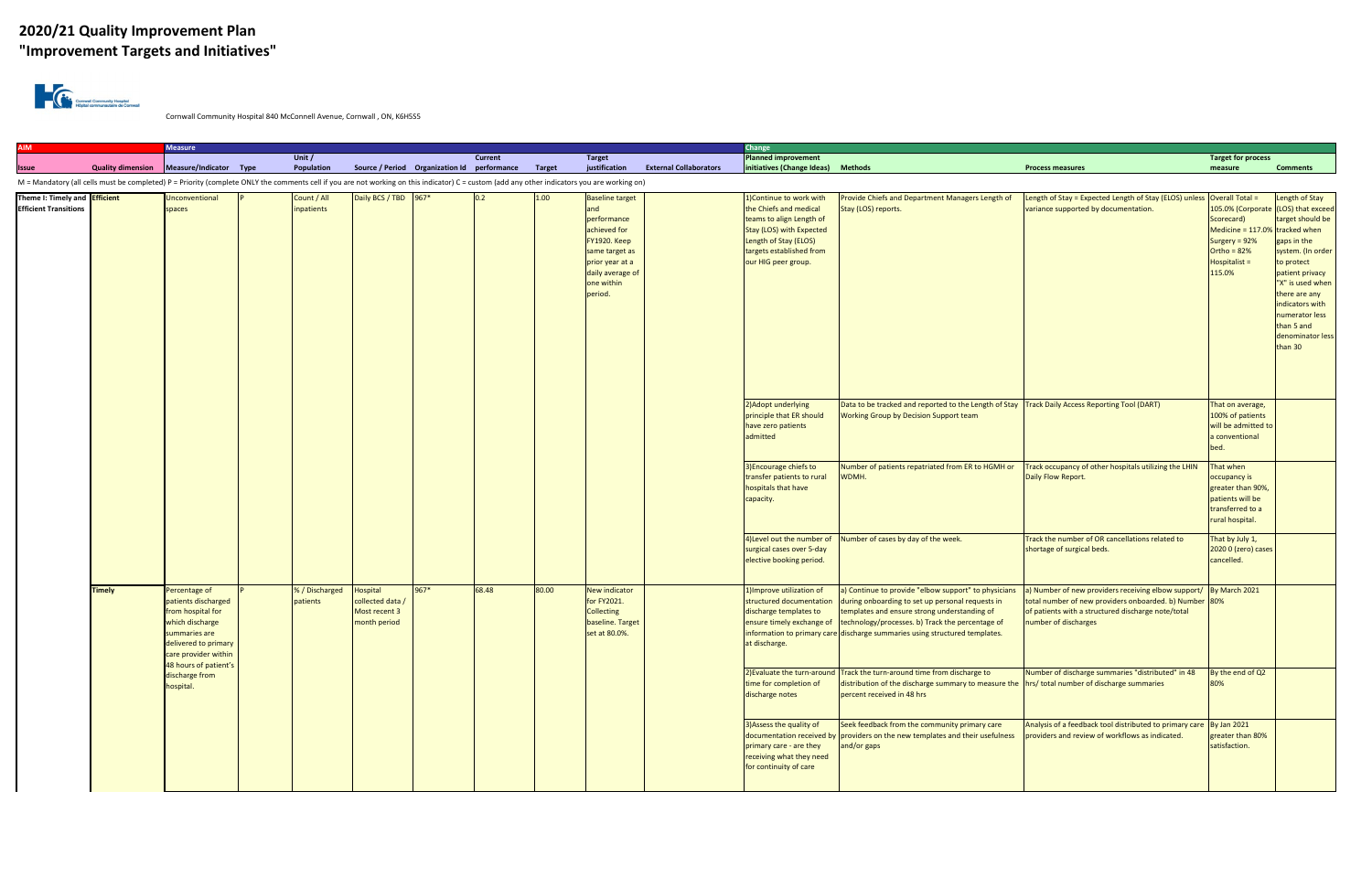| <b>AIM</b>                                                    |                          | <b>Measure</b>                                                                                                                                                                                                                                                                                                                                           |  |                                                                                          |                                                                      |                                                    |                |       |                                                                                                                                                                           |                               | <b>Change</b>                                                                                                                                                                                                                                                                                                                                                                           |                                                                                                                                                                                                             |                                                                                                                                                                                 |                                                                                                                                                                                                                                                                                                      |                                                                                                                                                                  |  |
|---------------------------------------------------------------|--------------------------|----------------------------------------------------------------------------------------------------------------------------------------------------------------------------------------------------------------------------------------------------------------------------------------------------------------------------------------------------------|--|------------------------------------------------------------------------------------------|----------------------------------------------------------------------|----------------------------------------------------|----------------|-------|---------------------------------------------------------------------------------------------------------------------------------------------------------------------------|-------------------------------|-----------------------------------------------------------------------------------------------------------------------------------------------------------------------------------------------------------------------------------------------------------------------------------------------------------------------------------------------------------------------------------------|-------------------------------------------------------------------------------------------------------------------------------------------------------------------------------------------------------------|---------------------------------------------------------------------------------------------------------------------------------------------------------------------------------|------------------------------------------------------------------------------------------------------------------------------------------------------------------------------------------------------------------------------------------------------------------------------------------------------|------------------------------------------------------------------------------------------------------------------------------------------------------------------|--|
|                                                               | <b>Quality dimension</b> | Measure/Indicator Type                                                                                                                                                                                                                                                                                                                                   |  | Unit $/$<br>Population                                                                   |                                                                      | Source / Period Organization Id performance Target | <b>Current</b> |       | <b>Target</b><br>justification                                                                                                                                            | <b>External Collaborators</b> | <b>Planned improvement</b><br>initiatives (Change Ideas)                                                                                                                                                                                                                                                                                                                                | <b>Methods</b>                                                                                                                                                                                              | <b>Process measures</b>                                                                                                                                                         | <b>Target for process</b>                                                                                                                                                                                                                                                                            | <b>Comments</b>                                                                                                                                                  |  |
| <b>Issue</b>                                                  |                          | The time interval $\overline{M}$<br>between the<br><b>Disposition</b><br>Date/Time (as<br>determined by the A<br><b>main service</b><br>$provider$ ) and the $ O $<br>Date/Time Patient R<br>Left Emergency<br>Department (ED)<br>for admission to<br>an inpatient bed                                                                                   |  | Hours / All<br>patients                                                                  | <b>CIHI NACRS,</b><br>CCO / Oct<br>2019-Dec<br>2019                  | $ 967* $                                           | 21.35          | 21.00 | <b>Target</b><br>established at<br><b>7% reduction</b><br>of FY1920<br>target of 22.6.                                                                                    |                               | 1) Early discharge<br>part of organizational<br>culture and philosophy<br>of care.<br>2) Continue recruitment of                                                                                                                                                                                                                                                                        | Continue with the corporate project of<br>planning is embraced as   monitoring Time to Inpatient Bed (TIB) with a<br>goal of meeting or exceeding target.<br>Hospitalist working group to monitor volume of | <b>Track the metrics for Time to Inpatient bed</b><br>using the Daily Access Reporting Tool (DART).<br>Track the number of patients per hospitalist related to By July 1, 2020, | measure<br>That by Q 1, 2 - Target<br>TIB will be less<br>than or equal to<br>$21.0$                                                                                                                                                                                                                 | justification is<br>aggressive as<br>performance<br>excellent in q1-<br>3; typically<br>more<br>challenging in<br>q4 (*Formula is<br>$ 23.8*(1-5%) $<br>$= 22.6$ |  |
|                                                               |                          | or operating<br>room.                                                                                                                                                                                                                                                                                                                                    |  |                                                                                          |                                                                      |                                                    |                |       |                                                                                                                                                                           |                               | hospitalists to better<br>manage workloads.                                                                                                                                                                                                                                                                                                                                             | patients per physician.                                                                                                                                                                                     | number of discharges                                                                                                                                                            | hospitalist case<br>load not to exceed<br>27 patients<br>(Monday - Friday)                                                                                                                                                                                                                           |                                                                                                                                                                  |  |
|                                                               |                          |                                                                                                                                                                                                                                                                                                                                                          |  |                                                                                          |                                                                      |                                                    |                |       |                                                                                                                                                                           |                               | 3) Realign hospital services   Daily review of DART - TIB.<br>to ER activity.                                                                                                                                                                                                                                                                                                           |                                                                                                                                                                                                             | Track the number of times that target for TIB is not<br>met.                                                                                                                    | By the end of Q2,<br>TIB less than or<br>equal to 21.0                                                                                                                                                                                                                                               |                                                                                                                                                                  |  |
| Theme II: Service<br><b>Excellence</b>                        | Patient-centred          | Patient Experience:<br>Percentage of<br>respondents who<br>responded<br>"completely" and<br>"quite a bit" to the<br>following question:<br>Did you receive<br>enough information<br>from hospital staff<br>about what to do if<br>you were worried<br>about your condition<br>or treatment after<br>you left the hospital?<br>Inpatient (**Top 2<br>Box) |  | 2 Box-<br>Completely and<br>Quite a Bit / All<br>inpatients                              | Percentage/Top NRC Picker /<br>Most recent 12<br>months              |                                                    | 73.3           | 78.00 | Continue to<br>maintain or<br>exceed last<br>FY1920<br>performance. No<br>change in target<br>from FY1920 to<br>FY2021,<br>continued focus<br>to exceed target<br>of 78%. |                               | 1) Audit the number of<br>patients receiving a Patient record<br>Oriented Discharge<br>Summaries (PODS).                                                                                                                                                                                                                                                                                | Audit the use of PODS through the electronic health                                                                                                                                                         | Number of patients receiving a POD on<br>discharge/number of discharges                                                                                                         | By July 1, 2020<br>75% of patients on<br>the Medicine unit<br>will receive PODS<br>information on<br>discharge. By July<br>1,2020 75% of<br>discharges(home)<br>from CCU have<br>received a PODs.<br>By July 1, 2020<br>75% of admitted<br>patients<br>discharged from<br>ED have received a<br>PODs |                                                                                                                                                                  |  |
|                                                               |                          |                                                                                                                                                                                                                                                                                                                                                          |  |                                                                                          |                                                                      |                                                    |                |       |                                                                                                                                                                           |                               | and physicians about<br>Healthwise.                                                                                                                                                                                                                                                                                                                                                     | 2) Continue to educate staff Audit the use of HealthWise educational material<br>given to patients                                                                                                          | Number of patients receiving educational material<br>from Healthwise/ Total number of discharges                                                                                | By July 1, 2020,<br>40% of patients on<br>Medicine unit will<br>have received<br>Healthwise<br>information.                                                                                                                                                                                          |                                                                                                                                                                  |  |
|                                                               |                          |                                                                                                                                                                                                                                                                                                                                                          |  |                                                                                          |                                                                      |                                                    |                |       |                                                                                                                                                                           |                               | 3) Implement the Patient<br>Discharge folder to assist<br>patient retaining the<br>educational material<br>provided during their<br>course of stay. The folder<br>includes a letter from our<br>CEO related to the<br>potential to receive a<br>survey after they leave the<br>hospital asking about the<br>information they received<br>to assist in caring for<br>themselves at home. | Audit the number of admitted patients receiving the<br>newly created "Discharge folder"- to be distributed by number of admissions<br>a volunteer on Day 1 of admission                                     | Number of patients receiving a discharge folder/ total                                                                                                                          | By the end of Q1<br>total number of<br>admitted patients<br>receiving a<br>Discharge folder<br>50%, Q3 75%                                                                                                                                                                                           |                                                                                                                                                                  |  |
| Theme III: Safe and <b>Effective</b><br><b>Effective Care</b> |                          | Medication<br>reconciliation at<br>discharge: Total<br>number of<br>discharged patients<br>for whom a Best<br><b>Possible Medication</b><br>Discharge Plan was                                                                                                                                                                                           |  | Rate per total<br>number of<br>discharged<br>patients /<br><b>Discharged</b><br>patients | Hospital<br>collected data /<br>Oct 2019-Dec<br>2019 (Q3<br>2019/20) | $967*$                                             | 86.4           | 85.00 | Continue to<br>maintain or<br>exceed last<br>FY1920<br>performance.<br><b>Continue with</b><br>same target of<br>85% as prior                                             |                               | 1) Optimize information<br>shared with community<br>partners obtained via<br>medication reconciliation at<br>discharge to promote<br>patient safety.                                                                                                                                                                                                                                    | CCH to community pharmacies and primary care<br>practitioners.                                                                                                                                              | Track the number of fax referrals that were made from Number of (e-referrals or faxes) made to primary care 85% of patients<br>practitioners.                                   | will have<br>medication<br>reconciliation<br>completed on<br>discharge by July<br>2020.                                                                                                                                                                                                              |                                                                                                                                                                  |  |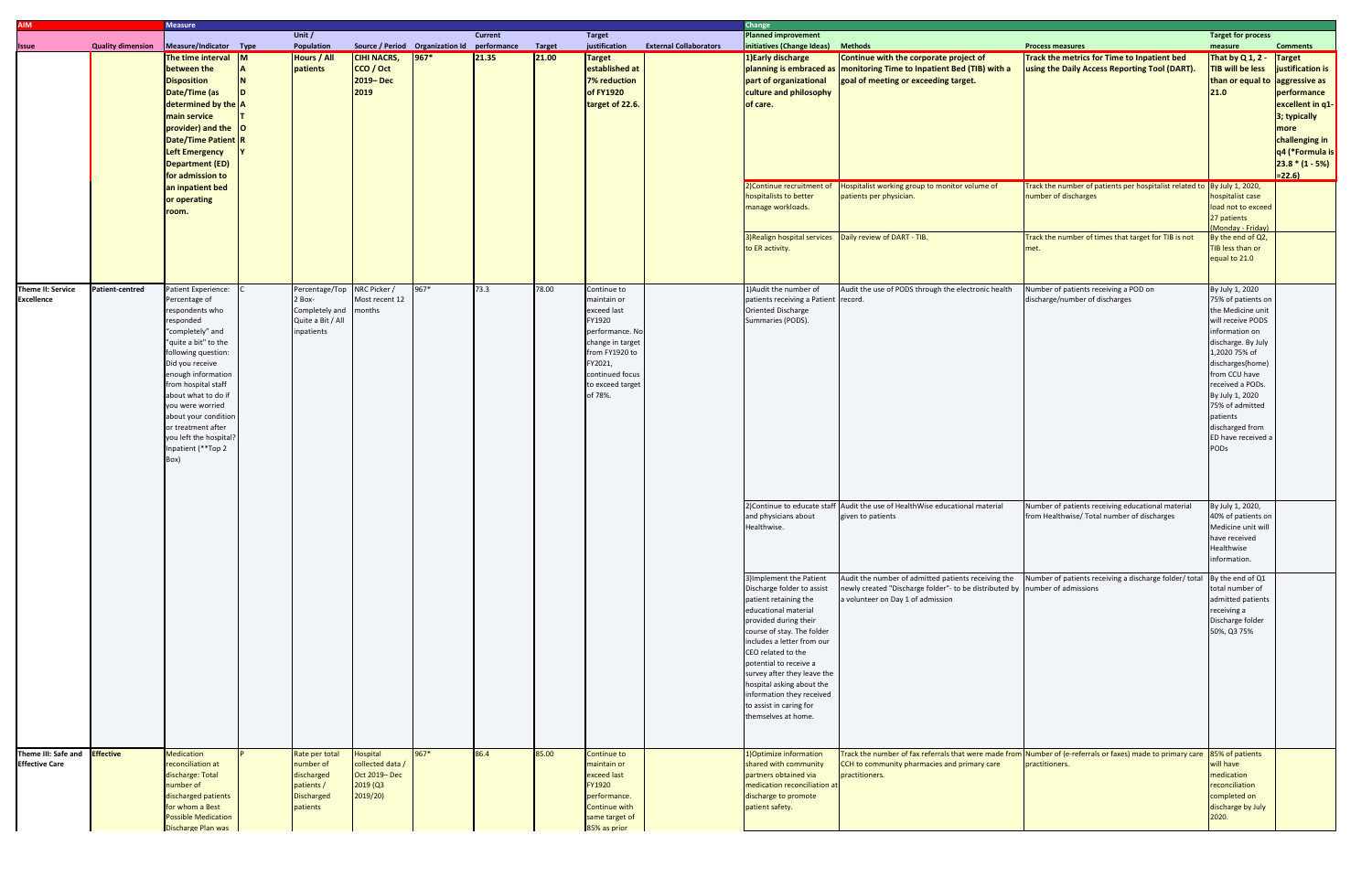|                          | <b>Measure</b>                                                                                                                              |                 |                                          |                                             |          |                |                                                                              |                                                                                                                                                                                                    |                                                                                                                       | Change                                                                                                                                                                                                                                                                                                                                                                                                                        |                                                                                                                                                                                                 |                                                                                                                                                                                                                          |                                                                                                                                                         |                                                                                                                                                        |                                                                                                                                                                                                                        |  |
|--------------------------|---------------------------------------------------------------------------------------------------------------------------------------------|-----------------|------------------------------------------|---------------------------------------------|----------|----------------|------------------------------------------------------------------------------|----------------------------------------------------------------------------------------------------------------------------------------------------------------------------------------------------|-----------------------------------------------------------------------------------------------------------------------|-------------------------------------------------------------------------------------------------------------------------------------------------------------------------------------------------------------------------------------------------------------------------------------------------------------------------------------------------------------------------------------------------------------------------------|-------------------------------------------------------------------------------------------------------------------------------------------------------------------------------------------------|--------------------------------------------------------------------------------------------------------------------------------------------------------------------------------------------------------------------------|---------------------------------------------------------------------------------------------------------------------------------------------------------|--------------------------------------------------------------------------------------------------------------------------------------------------------|------------------------------------------------------------------------------------------------------------------------------------------------------------------------------------------------------------------------|--|
|                          |                                                                                                                                             |                 | Unit $/$                                 |                                             |          | <b>Current</b> |                                                                              | <b>Target</b>                                                                                                                                                                                      |                                                                                                                       | <b>Planned improvement</b>                                                                                                                                                                                                                                                                                                                                                                                                    |                                                                                                                                                                                                 |                                                                                                                                                                                                                          | <b>Target for process</b>                                                                                                                               |                                                                                                                                                        |                                                                                                                                                                                                                        |  |
| <b>Quality dimension</b> | Measure/Indicator Type                                                                                                                      |                 | Population                               | Source / Period Organization Id performance |          |                | Target                                                                       | justification                                                                                                                                                                                      | <b>External Collaborators</b>                                                                                         | initiatives (Change Ideas)                                                                                                                                                                                                                                                                                                                                                                                                    | <b>Methods</b>                                                                                                                                                                                  | <b>Process measures</b>                                                                                                                                                                                                  | measure                                                                                                                                                 | <b>Comments</b>                                                                                                                                        |                                                                                                                                                                                                                        |  |
|                          | created as a<br>proportion the total<br>number of patients<br>discharged.                                                                   |                 |                                          |                                             |          |                |                                                                              |                                                                                                                                                                                                    |                                                                                                                       | fiscal year.                                                                                                                                                                                                                                                                                                                                                                                                                  |                                                                                                                                                                                                 | 2) Leverage technology to<br>improve medication<br>information from hospital<br>to primary care<br>practitioners at the time of<br>patient discharge.                                                                    | Audits through the electronic health record.                                                                                                            | Number of patients with medication reconciliation<br>completed at discharge/number of discharges<br>Track patients response to "did you receive enough | 85% of patients<br>will have<br>medication<br>reconciliation<br>completed at<br>discharge. 90% of<br>CCU patients<br>discharged home<br>from the unit will<br>have med<br>reconciliation<br>completed at<br>discharge. |  |
|                          |                                                                                                                                             |                 |                                          |                                             |          |                |                                                                              |                                                                                                                                                                                                    |                                                                                                                       | 3) Embed in Patient<br>Handbook and hospital<br><b>website "Five Questions to</b><br><b>Ask About Your</b><br>Medications?" (I.S.M.P.)                                                                                                                                                                                                                                                                                        | Empower patients to better understand their<br>medication prescriptions at discharge                                                                                                            | linformation at discharge?"                                                                                                                                                                                              | 78% of patient<br>respondents to<br><b>NRC Patient</b><br>Satisfaction Survey<br>indicates positive<br>results.                                         |                                                                                                                                                        |                                                                                                                                                                                                                        |  |
|                          |                                                                                                                                             |                 |                                          |                                             |          |                |                                                                              |                                                                                                                                                                                                    |                                                                                                                       | 4) Promote awareness of<br>polypharmacy when<br>preparing discharge<br>prescriptions (Senior<br>Friendly Initiative) at<br>Medical Grand Rounds.                                                                                                                                                                                                                                                                              | Track number of patients discharged that are greater<br>than or equal to 65 year of age that have medication<br>reconciliation                                                                  | Number of patients that are greater than or equal to<br>65 year of age that have medication reconciliation<br>completed at discharge/total number of patients<br>discharged that are greater than or equal to 65 year of | 85% of seniors will<br>have medication<br>reconciliation<br>completed on<br>discharge.                                                                  |                                                                                                                                                        |                                                                                                                                                                                                                        |  |
|                          | Percent of<br>unscheduled repeat<br>emergency visits<br>following an<br>emergency visit for a<br>mental health<br>condition.                | % / ED patients | <b>CIHI NACRS /</b><br>April - June 2019 | $967*$                                      | 17.78    | 16.30          | <b>Target</b><br>established<br>through HSAA<br>agreement.<br><b>Current</b> |                                                                                                                                                                                                    | 1) Initiate process that<br>for Repeat ED patients                                                                    | Generate a real-time report through our electronic<br>facilitates coordinated care   health record for repeat ED patients.                                                                                                                                                                                                                                                                                                    | A health link Coordinated Care Plan developed for<br>repeat ED patients                                                                                                                         | 70% of repeat ED<br>patients have a<br>coordinated care<br>olan                                                                                                                                                          |                                                                                                                                                         |                                                                                                                                                        |                                                                                                                                                                                                                        |  |
|                          |                                                                                                                                             |                 |                                          |                                             |          |                |                                                                              |                                                                                                                                                                                                    | performance of<br>17.78% for Apr-<br>June. 2019 is<br>auto-populated<br>by QIP-HQO<br>using return<br>visits from all |                                                                                                                                                                                                                                                                                                                                                                                                                               | to service patients under 16<br>years of age.                                                                                                                                                   | 2) Enhance the capacity of Vork with CHEO to complete training for youth<br>the MH Crisis Team (MHCT) appropriate approaches for suicide risk assessment.                                                                | Increase the rate of youth served by the team.                                                                                                          | A 20% increase in<br>the total number<br>of youth served<br>over total number<br>of clients served<br>by the MHCT.                                     |                                                                                                                                                                                                                        |  |
|                          |                                                                                                                                             |                 |                                          |                                             |          |                |                                                                              | other facilities.<br><b>CCH</b> results for<br>Apr-June.2019<br>using only return<br>visits to CCH<br>shows current<br>performance of<br>13.3% for Apr-<br>June.2019.                              |                                                                                                                       | 3) Increase rapid access to<br><b>Adult MH Services by</b><br>implementing a brief<br>services model of care.                                                                                                                                                                                                                                                                                                                 | Implement a model of care for brief services                                                                                                                                                    | Increase the rate of patients seen less for 3 or fewer<br>sessions.                                                                                                                                                      | A 25% increase in<br>the number of<br>adults served<br>through a brief<br>model over the<br>total number of<br>adults who are<br>served by Adult<br>MH. |                                                                                                                                                        |                                                                                                                                                                                                                        |  |
| <b>Safe</b>              | Number of<br>workplace<br>violence incidents N<br>reported by<br>hospital workers<br>(as defined by<br>OHSA) within a 12 O<br>month period. |                 | Count /<br><b>Worker</b>                 | Local data<br>collection / Jan<br>Dec 2019  | $ 967* $ | $\boxed{223}$  | 210.00                                                                       | <b>Continue to</b><br>maintain or<br><b>exceed last</b><br><b>FY1920</b><br>performance.<br><b>Target</b><br>established at<br>6% reduction<br>of Jan-<br><b>Dec2019</b><br>performance<br>of 223. |                                                                                                                       | 1)Continue on and<br>report on progress<br>made utilizing the<br>various tool kits to<br>promote safety; risk<br>assessments, individual<br>chart risk assessment,<br>flagging security and<br>personal safety<br>response systems.<br><b>Optimize information</b><br>that has transferred<br>from police to ER<br>department Health IM<br>policy software<br>purchased by police) to<br>establish safety plans<br>for staff. | <b>Tracking through the Police Liaison Committee</b><br>the number of patients brought to ER by<br>Cornwall Police Services wherein Health IM has incident reporting system).<br>been utilized. | The number of times a patient in ER is<br>restrained (as reported through the electronic                                                                                                                                 | To decrease the<br>number of<br>reported<br>incidents of<br>violence by 10%<br>by March 31,<br> 2021.                                                   |                                                                                                                                                        |                                                                                                                                                                                                                        |  |